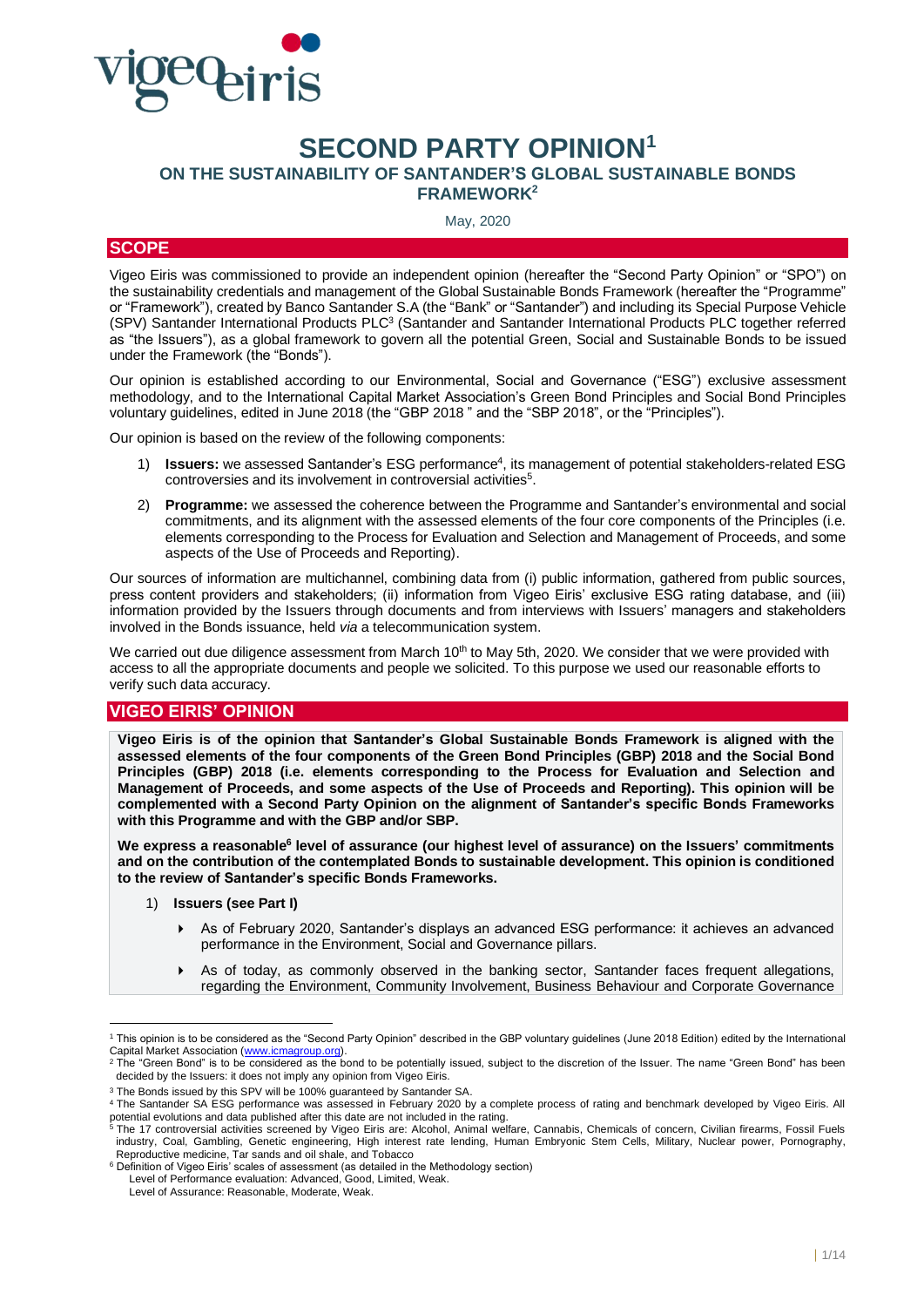

domains. The severity of these controversies is overall high, based on the analysis of their impact on the company and its stakeholders. The company is overall reactive: it reports in a detailed way on its position on most cases.

 Santander appears to not be involved in any of the 17 controversial activities screened under our methodology.

# 2) **Issuance (see part II)**:

Santander has described the main characteristics of the Bonds within a formalised Global Sustainable Bonds Framework, which covers the four core components of the GBP 2018 (the last updated version was provided to Vigeo Eiris on April 27, 2020). Santander has committed to making this document publicly accessible on its Website<sup>7</sup> as well as the related Second Party Opinions on the date of the issuance, in line with good market practices.

We are of the opinion that the Sustainable Bonds Framework is coherent with Santander's main sector sustainability issues, with its publicly disclosed strategic sustainable development priorities, and that it contributes to achieve its sustainable development commitments.

#### Use of proceeds

- The net proceeds of the Bonds will exclusively finance or refinance, in full or in part, Eligible Projects and/or Assets falling under Green, Social and Sustainable categories ("Eligible Categories"). We consider that the Eligible Categories are partially defined in the Global Sustainable Bonds Framework. However, Santander has committed that its Eligible Categories will be clearly defined before each Issuance in specific Bonds Frameworks (or "Annex"). Santander commits to obtaining a dedicated Second Party Opinion for each of the new categories issued within its Global Sustainable Bonds Framework.
- The environmental and social benefits of the Eligible Categories will also be defined, assessed and quantified by Santander before each issuance in specific Bonds Frameworks, and will be subject to an external verification. In the case of Social or Sustainable Bonds, Santander commits to define the target population of social projects before each issuance.
- Santander commits that the refinancing share of the Eligible Projects/Assets will not exceed 50% of the funds during the term of the bonds that will be issued. Santander will provide further information before each issuance in the specific Bonds Frameworks. Santander commits to respect a common look-back period of maximum 3-calendar years (from the issuance) for each Bond issued within its Global Sustainable Bonds Framework, in line with market practices.
- The Eligible Categories are likely to contribute to the United Nations Sustainable Development Goals ("SDGs"). These contributions will be assessed by Santander for each of the dedicated Bonds Frameworks included in Santander's Sustainable Bonds Framework.

#### Process for Projects/Assets Evaluation and Selection

- The governance and the process for the Projects/Assets' evaluation and selection are formalised in the Global Sustainable Bonds Framework. We consider that the process is reasonably structured, transparent and relevant.
- The process is based on explicit and relevant eligibility (selection and exclusion) criteria, although the exclusion criteria are partially defined.
- The process for the identification and management of environmental and social risks associated at Framework level is considered to be good. Santander will include additional selection criteria and due diligence processes depending on the nature and typology of the new project categories and subcategories under the Framework, and these will be assessed before each issuance.

#### Management of Proceeds

 The rules for the management of proceeds are clearly defined and will be verified. We consider that they would enable a documented and overall transparent allocation process.

#### Monitoring & Reporting

 The reporting process and commitments appear to be good regarding the funds allocation and limited regarding environmental and social benefits. However, Santander commits to define and report on dedicated indicators for each category (earmarked by each bond), as well as to obtain an external assessment.

<sup>7</sup> [www.santander.com](http://www.santander.com/)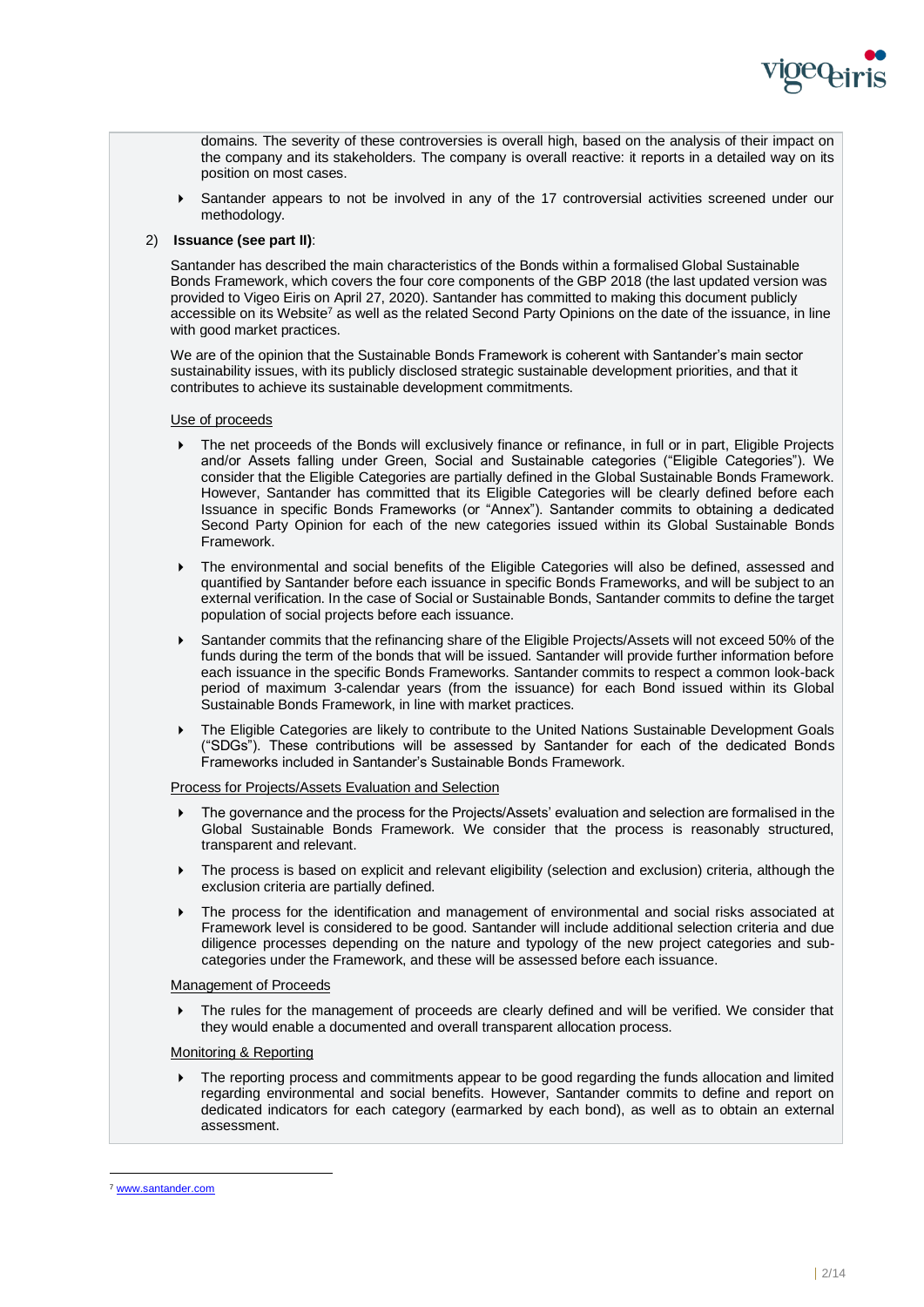

# **EXTERNAL REVIEW**

Santander has committed that its Global Sustainable Bonds Framework will be supported by external reviews:

- A pre-issuance consultant review: the hereby Second Party Opinion delivered by Vigeo Eiris, covering all the features of the Bonds, based on pre-issuance assessment and commitments, to be made publicly available by the Issuer on its website $8$ , at the date of issuance.
- An annual verification an external verification performed by a third-party auditor, covering the allocation of funds, the compliance in all material aspects, of (i) the actual allocation of proceeds to the Eligible Green Assets and their alignment with the eligibility criteria and (ii) the impact reporting, annually and until the Bonds' maturity and in case of any material change.
- Post-issuance consultant reviews: ad-hoc Second Party Opinions, in the event that additional Eligible Categories are added to the existing Global Sustainable Bonds Framework.

*This Second Party Opinion is based on the review of the information provided by the Issuer, according to our exclusive assessment methodology and to the GBP voluntary guidelines (June 2018). Santander acknowledges that in case of changes of such standards and market practices and expectations, VIGEO EIRIS shall exclude any liability regarding the use of the concerned Second Party Opinion and its compliance with then-current standards and market practices and expectations.*

| <b>Project team</b>              |                       | For more information, contact:       |
|----------------------------------|-----------------------|--------------------------------------|
| Rebecca SMITH                    | <b>Muriel CATON</b>   | Sustainable Finance Team             |
| <b>Sustainability Consultant</b> | <b>Senior Advisor</b> |                                      |
|                                  | <b>Supervisor</b>     | VEsustainablefinance@vigeo-eiris.com |
| <b>Gonzalo MARAMBIO</b>          |                       |                                      |
| <b>Sustainability Consultant</b> |                       |                                      |

#### **Disclaimer**

**Project Manager**

**Transparency on the relation between Vigeo Eiris and the Issuer:** Vigeo Eiris has executed three audit missions for Santander until now. No established relation (financial or commercial) exists between Vigeo Eiris and the Issuer.

This opinion aims at providing an independent opinion on the sustainability credentials and management of the Bond, based on the information which has been made available to Vigeo Eiris. Vigeo Eiris has neither interviewed stakeholders out of the Issuer's employees, nor performed an on-site audit nor other test to check the accuracy of the information provided by the Issuer. The accuracy, comprehensiveness and trustworthiness of the information collected are a responsibility of the Issuer. The Issuer is fully responsible for attesting the compliance with its commitments defined in its policies, for their implementation and their monitoring. The opinion delivered by Vigeo Eiris neither focuses on the financial performance of the Bond, nor on the effective allocation of its proceeds. Vigeo Eiris is not liable for the induced consequences when third parties use this opinion either to make investments decisions or to make any kind of business transaction.

**Restriction on distribution and use of this opinion:** The deliverables remain the property of Vigeo Eiris. The draft version of the Second Party Opinion by Vigeo Eiris is for information purpose only and shall not be disclosed by the client. Vigeo Eiris grants the Issuer all rights to use the final version of the Second Party Opinion delivered for external use via any media that the Issuer shall determine in a worldwide perimeter. The Issuer has the right to communicate to the outside only the Second Party Opinion complete and without any modification, that is to say without making selection, withdrawal or addition, without altering it in any way, either in substance or in the form and shall only be used in the frame of the contemplated concerned bond(s) issuance. The Issuer acknowledges and agrees that Vigeo Eiris reserves the right to publish the final version of the Second Party Opinion on Vigeo Eiris' website and on Vigeo Eiris' internal and external communication supporting documents.

<sup>8</sup> https://www.santander.com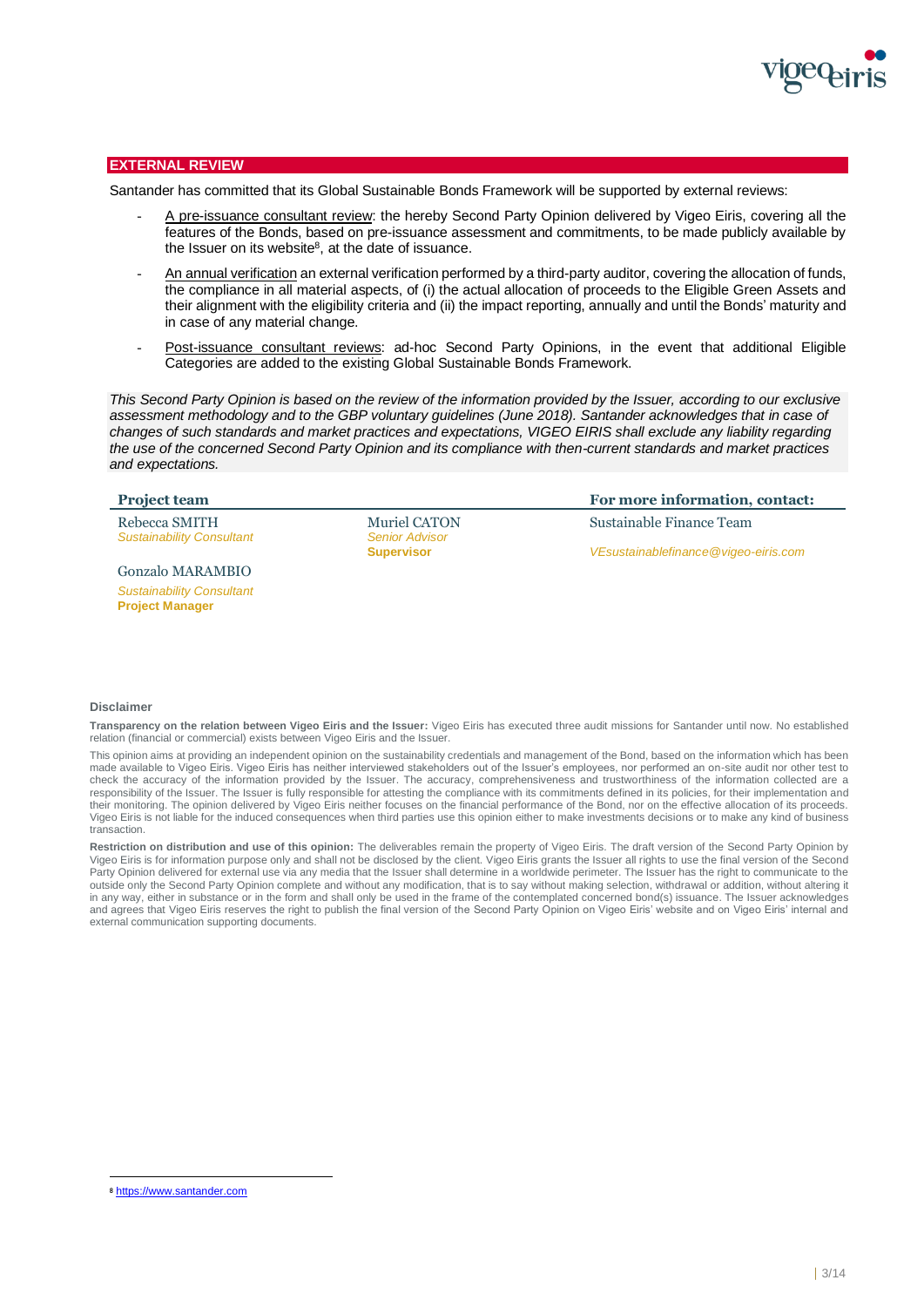

# **DETAILED RESULTS**

# **Part I. ISSUERS**

Banco Santander S.A., founded in 1856, together with its subsidiaries, provides various retail and commercial banking products and services for individual and corporate clients worldwide. The Bank is headquartered in Madrid, Spain.

# **Level of ESG performance**

Santander's ESG performance was assessed through a complete process of rating and benchmark.

As of February 2020 (date of the last rating cycle for the company), Santander's displays an advanced ESG performance. Santander ranks 5<sup>th</sup> in our Diversified Banks sector, which covers 31 banks.

| <b>Domain</b> | <b>Comments</b>                                                                                                                                                                                                                                                                                                                                                                                                                                                                                                                                                                                                                                                                                                                                                                                                                                                                                                                                                                                                                                                                                                                                                                                                                                                                                                                                                                                                                                                                                                                                                                                                                                                                                                                                                                                                                                                                                                                                                                                                                                                                                                                                                                                        |                                                                                                                                                                                                                                                                                                                                                                                                                                                                                                                                                                                                                                                                                                                                                                                                                                                                                                                                                                                                                                                                                                           |
|---------------|--------------------------------------------------------------------------------------------------------------------------------------------------------------------------------------------------------------------------------------------------------------------------------------------------------------------------------------------------------------------------------------------------------------------------------------------------------------------------------------------------------------------------------------------------------------------------------------------------------------------------------------------------------------------------------------------------------------------------------------------------------------------------------------------------------------------------------------------------------------------------------------------------------------------------------------------------------------------------------------------------------------------------------------------------------------------------------------------------------------------------------------------------------------------------------------------------------------------------------------------------------------------------------------------------------------------------------------------------------------------------------------------------------------------------------------------------------------------------------------------------------------------------------------------------------------------------------------------------------------------------------------------------------------------------------------------------------------------------------------------------------------------------------------------------------------------------------------------------------------------------------------------------------------------------------------------------------------------------------------------------------------------------------------------------------------------------------------------------------------------------------------------------------------------------------------------------------|-----------------------------------------------------------------------------------------------------------------------------------------------------------------------------------------------------------------------------------------------------------------------------------------------------------------------------------------------------------------------------------------------------------------------------------------------------------------------------------------------------------------------------------------------------------------------------------------------------------------------------------------------------------------------------------------------------------------------------------------------------------------------------------------------------------------------------------------------------------------------------------------------------------------------------------------------------------------------------------------------------------------------------------------------------------------------------------------------------------|
|               | Santander's performance in the Environment pillar is advanced.<br>The Bank has made a formalised commitment to environmental protection that addresses all<br>its responsibilities in its "General Sustainability Policy and Climate Change and<br>Environmental Management Policy". Santander has set targets for the 2018-2021 period,<br>such as: Purchase 60% of its electricity from renewable sources in all countries where it is<br>possible to do so, reduce total emission by 1.8%, reduce energy consumption by 3.3% taking<br>2018 as baseline. Also, Santander plans to raise EUR 120 billion funding by 2025 and EUR<br>220 billion by 2030 in green finance to help tackling climate issues.<br>The Bank also has a formal commitment to support a low carbon economy and to integrate<br>environmental issues in its financing activities, and discloses policies on sensitive sectors.<br>The Bank has sectorial policies (defence, energy -including nuclear energy-, soft<br>commodities, mining and metals) that apply to all transactions concerning lending, equity and<br>wholesale banking advisory services, insurance and asset management. The corporate risk<br>units are responsible for reviewing and approving the environmental risks of the projects in<br>accordance to the Group's policies and the Equator Principles. Santander SA is a signatory<br>of the United Nations Principles for Responsible Investment and the Equator Principles III.<br>Santander has participated in the Paris Agreement Capital Transition Assessment (PACTA)<br>pilot lead by the 2 <sup>0</sup> Investment Initiative, along with 16 other international banks. The PACTA<br>pilot is in line with Santander becoming signatory to the Collective Commitment on Climate<br>Action (CCCA) in the frame of the United Nations Environmental Programme for Financial<br>Institutions (UNEP-FI) Principles for Responsible Banking. In addition, Santander is part of<br>the Banking Environmental Initiative (BEI) project, "Bank 2030", that aims to uncover what<br>opportunities there are for banks to accelerate the financing of the reduction in greenhouse<br>gas emissions. |                                                                                                                                                                                                                                                                                                                                                                                                                                                                                                                                                                                                                                                                                                                                                                                                                                                                                                                                                                                                                                                                                                           |
| Environment   |                                                                                                                                                                                                                                                                                                                                                                                                                                                                                                                                                                                                                                                                                                                                                                                                                                                                                                                                                                                                                                                                                                                                                                                                                                                                                                                                                                                                                                                                                                                                                                                                                                                                                                                                                                                                                                                                                                                                                                                                                                                                                                                                                                                                        |                                                                                                                                                                                                                                                                                                                                                                                                                                                                                                                                                                                                                                                                                                                                                                                                                                                                                                                                                                                                                                                                                                           |
|               |                                                                                                                                                                                                                                                                                                                                                                                                                                                                                                                                                                                                                                                                                                                                                                                                                                                                                                                                                                                                                                                                                                                                                                                                                                                                                                                                                                                                                                                                                                                                                                                                                                                                                                                                                                                                                                                                                                                                                                                                                                                                                                                                                                                                        |                                                                                                                                                                                                                                                                                                                                                                                                                                                                                                                                                                                                                                                                                                                                                                                                                                                                                                                                                                                                                                                                                                           |
|               | Social                                                                                                                                                                                                                                                                                                                                                                                                                                                                                                                                                                                                                                                                                                                                                                                                                                                                                                                                                                                                                                                                                                                                                                                                                                                                                                                                                                                                                                                                                                                                                                                                                                                                                                                                                                                                                                                                                                                                                                                                                                                                                                                                                                                                 | Santander's performance in the Social pillar is advanced.<br>Santander's performance in the Human Rights domain is advanced, with formalized<br>commitments to respect and promote human rights, freedom of association, the right to<br>collective bargaining and non-discrimination included in its Human Rights Policy and in its<br>General Code of Conduct. To prevent discrimination and promote diversity, significant<br>measures such as affirmative action programmes, maternity/paternity pay, and flexitime<br>initiatives are in place. With the assistance of the Responsible Banking, Sustainability and<br>Culture (RBSCC) committee, the Board of Directors fulfils its responsibilities with respect to<br>culture issues and inclusion. In addition, Santander has created a Global Executive Working<br>Group and a global network of experts to manage and promote diversity & inclusion and has<br>set targets such as eliminating the gender pay gaps by 2025 and increasing the percentage<br>of women in executive position to 30% by 2025. The Bank has also developed policies |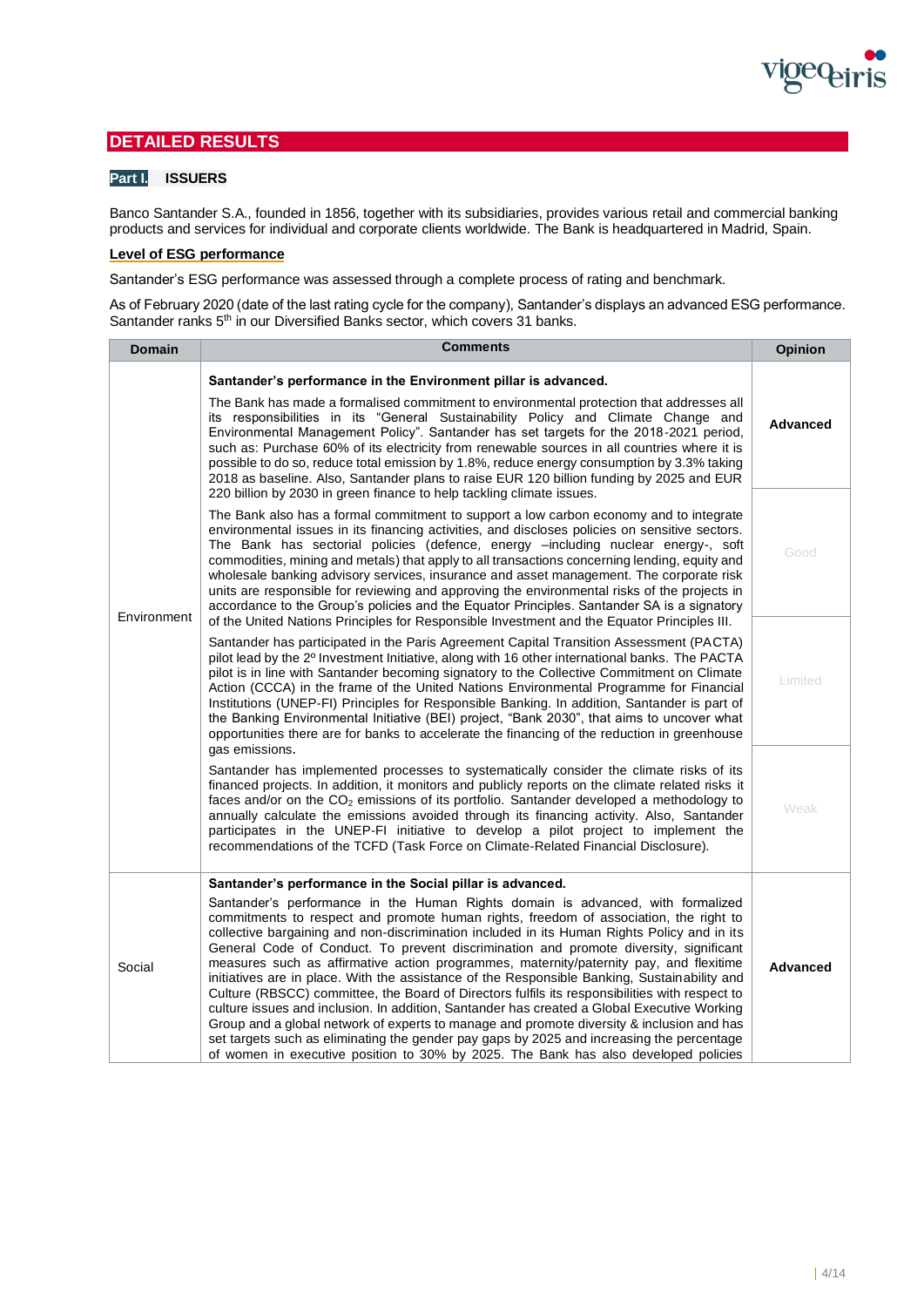

|            | determining the requirements for providing finance to sectors, activities or potential clients<br>that pose special social or human rights risks and excluding business relations with sectors<br>violating human rights. In its Sustainability Policy, Santander refers to the rights of Indigenous<br>people and its mining and metals policy gives special attention to activities that involve the<br>resettlement of indigenous people and/or other vulnerable groups.<br>The Bank's performance in the Human Resources domain is good. Santander has<br>established a European Works Council and signed a joint declaration aiming at ensuring<br>responsible labour relations and sustainable sale of financial products. Regarding<br>management of restructurings, the Bank reports having implemented significant measures<br>such as early retirement, outplacement services, internal mobility programmes and financial<br>compensation measures to limit the impact of reorganisations, but has not been able to avoid<br>layoffs. In merger processes, merger protocols are negotiated with trade union | Good     |
|------------|-----------------------------------------------------------------------------------------------------------------------------------------------------------------------------------------------------------------------------------------------------------------------------------------------------------------------------------------------------------------------------------------------------------------------------------------------------------------------------------------------------------------------------------------------------------------------------------------------------------------------------------------------------------------------------------------------------------------------------------------------------------------------------------------------------------------------------------------------------------------------------------------------------------------------------------------------------------------------------------------------------------------------------------------------------------------------------------------------------------------------|----------|
|            | representatives to ensure dialogue with workers during the different stages of a restructuring<br>process. In terms of career management, Santander has issued a formal commitment<br>although it is not publicly available. Individual development plans, training programs and<br>performance assessments are available to all the company's employees. To improve the<br>health and safety of its personnel, the Bank has established in its General Sustainability<br>Policy and its Occupational Risk Policy, measures to prevent occupational disease and<br>address issues such as stress at work and absenteeism, a situation that has decreased over<br>the past year.<br>Santander's performance in the Community Involvement domain is good. The Bank has                                                                                                                                                                                                                                                                                                                                                  | Limited  |
|            | formalised its commitment to local social and economic development in its General<br>Sustainability Policy, which is monitored by its Sustainability Committee and includes actions<br>to support SMEs, micro-credits, sustainable investments and cooperation with NGOs,<br>however, the Bank provides limited information on actions to mitigate the potential negative<br>effects on local development from client tax advisory services. The Bank also cooperates<br>with stakeholders to spread accessibility on financial literacy and has implemented additional<br>efforts to increase financial inclusion such as a micro-credit programme for disadvantaged                                                                                                                                                                                                                                                                                                                                                                                                                                                 |          |
|            | communities, preventing financial distress.<br>Santander discloses relevant commitments and some measures to inform and manage<br>customers' relations responsibly and there is a plan, budget and training to ensure cyber<br>security and to protect key information assets. A Cyber Security Committee and a global<br>CISO that reports directly to the CEO and to the Board has been created. As for the Banks'<br>commitment to inform customers responsibly, the Bank address its main responsibilities in<br>its General Code of Conduct and in its General Sustainability Policy, setting up some<br>measures for customers to be informed properly at the moment of taking financial decisions.<br>Also, the Products and Services Commercialisation Committee is in charge of preventing the<br>inappropriate distribution of products and services and to ensure the protection of customers<br>by validating products and services.                                                                                                                                                                      | Weak     |
|            | Santander's performance in the Governance pillar is advanced.<br>Most Board members are considered independent (66%) and the roles of Chairman and CEO<br>are separated. Its diversity is considered advanced with 40% female directors. Furthermore,<br>Santander SA has a Responsible Banking, Sustainability and Culture Committee chaired by                                                                                                                                                                                                                                                                                                                                                                                                                                                                                                                                                                                                                                                                                                                                                                      | Advanced |
|            | the CEO that assists the Board on CSR issues. ESG issues are integrated at governance<br>level, in terms of Board responsibilities, internal controls and remuneration policies. ESG<br>performance objectives are considered in the determination of variable remuneration of<br>senior executives, but information on performance targets is not disclosed.<br>The audit and internal control system in place cover the standard issues related to financial,                                                                                                                                                                                                                                                                                                                                                                                                                                                                                                                                                                                                                                                       |          |
| Governance | operational, and legal risks. Its internal control system covers most of the CSR risks inherent<br>to the company's business operations: Business ethics, Data security, Environmental &<br>Climate Change risks, Social & Human Rights risks. Moreover, measures for the supervision<br>of material risk-takers are in place and disclosed. Santander appears to have strong<br>processes dedicated to managing ESG risks.                                                                                                                                                                                                                                                                                                                                                                                                                                                                                                                                                                                                                                                                                           | Limited  |
|            | The Bank communicates on systems in place to prevent corruption and money laundering. It<br>is a founding member of the Wolfsburg Group, whose purpose is to establish international<br>standards that increase the effectiveness of programmes to combat money laundering and<br>the financing of terrorism in the financial community. Santander's relationship with the public<br>authorities is limited to registration on the EU Transparency Register and to information on<br>lobbying activities and approval procedures for gifts.                                                                                                                                                                                                                                                                                                                                                                                                                                                                                                                                                                           | Weak     |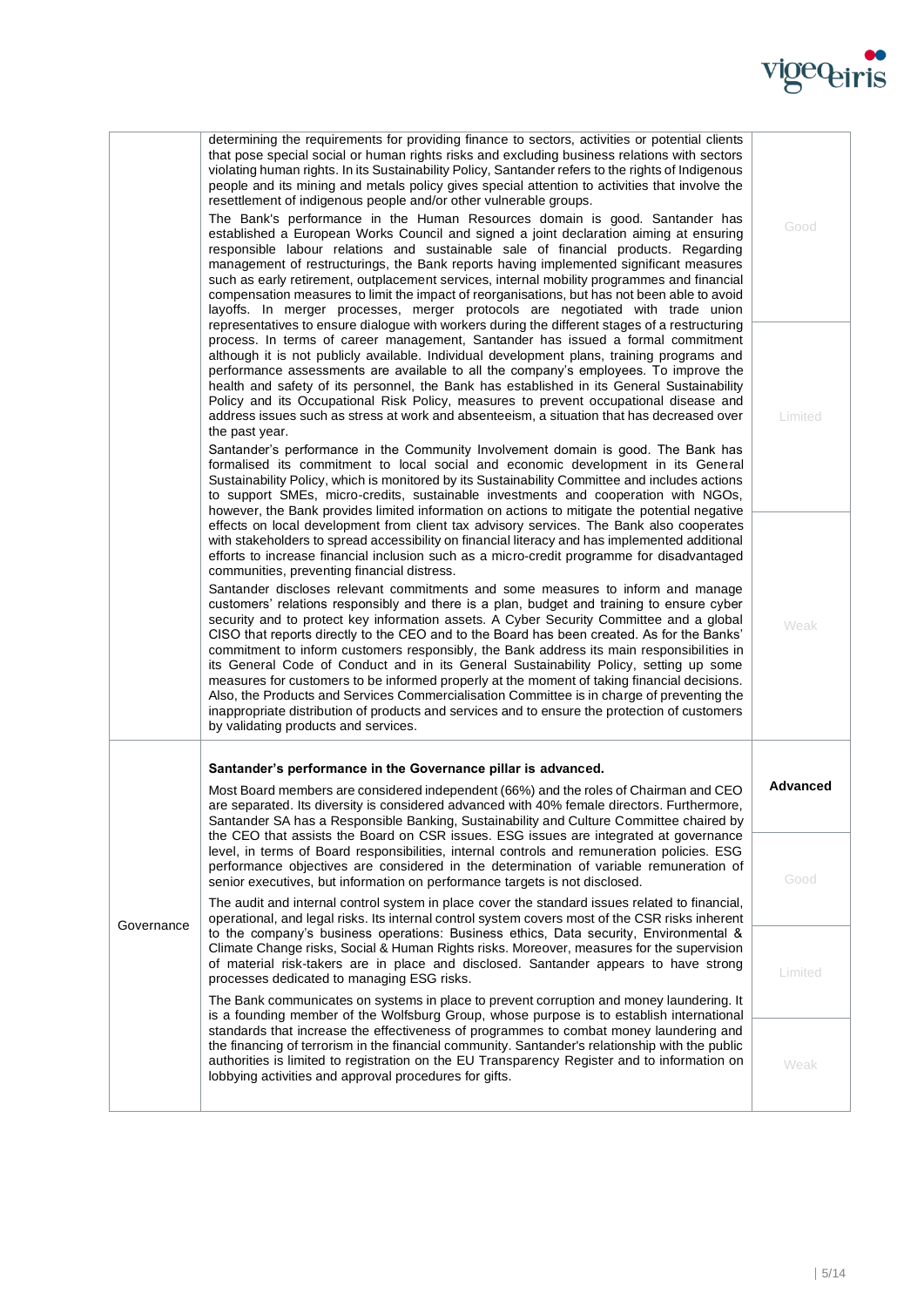

# **Stakeholders-related ESG controversies**

The banking sector is particularly subject to ESG controversies, especially regarding business ethics issues.

As of today, Santander is involved in 21 ESG controversies, related to four of the six domains analysed by Vigeo Eiris:

- Environment, namely "Green products and SRI" and "Climate change".
- Community Involvement, namely "Social and economic development".
- Business Behaviour, namely "Information to customers", "Responsible Customer Relations", "Corruption and money laundering", and "Prevention of anti-competitive practices".
- Corporate Governance, namely "Internal controls & risk management".

Frequency: On average, the controversies are considered frequent, ranging from isolated to persistent, in line with the sector average.

Severity: The severity of their impact on both the company and its stakeholders is considered overall high, ranging from minor to high, in line with the sector average.

Responsiveness: Santander is overall reactive to the controversies, in line with the sector average.

# **Involvement in controversial activities**

Santander is not involved in any of the other 17 controversial activities analysed by Vigeo Eiris namely: Alcohol, Animal welfare, Cannabis, Chemicals of concern, Civilian firearms, Fossil Fuels industry, Coal, Gambling, Genetic engineering, High interest rate lending, Human Embryonic Stem Cells, Military, Nuclear power, Pornography, Reproductive medicine, Tar sands and oil shale, and Tobacco.

The controversial activities research provides screening on companies to identify involvement in business activities that are subject to philosophical or moral beliefs. The information does not suggest any approval or disapproval on their content from Vigeo Eiris.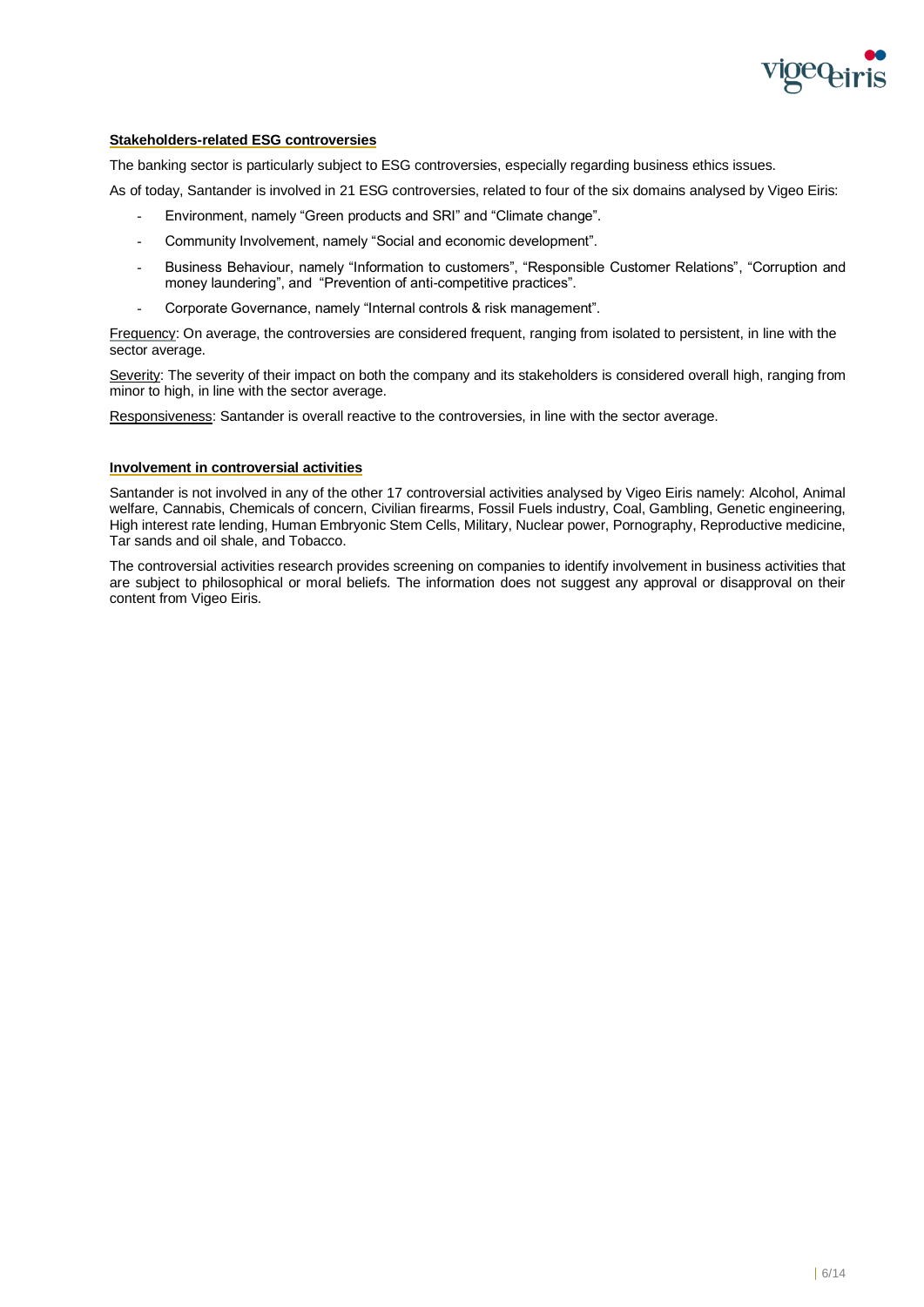

# **Part II. PROGRAMME**

# **Coherence of the issuance**

Context note: As the global economy's largest sector by market capitalization, banks have a great potential to support society's transition to a low carbon and sustainable economy. Their actions are key in the promotion of effective solutions for the development of sustainable finance products and services, and the minimization of the negative impact of their investments and activities on the environment, people and society. The banking sector can effectively contribute to these challenges by integrating ESG factors in their financing operations and by mobilizing the resources needed to close the financial gap, estimated around USD 1.5 trillion per year, to meet the objective of the Paris Agreement to limit global temperature increase to below 2°C.

Moreover, the banking sector can effectively contribute to financial inclusion and the reduction of inequalities by ensuring the accessibility of its products and services to a large majority of customers including the most vulnerable ones (low income population, young people etc.).

### **We are of the opinion that the Global Sustainable Bonds Framework is coherent with Santander's publicly disclosed strategic sustainability priorities and with its main sector's sustainability issues, and that it contributes to achieve its sustainability commitments.**

The Issuers appear to acknowledge their key role in providing solutions to support society's transition to a low carbon and sustainable economy. The Group Sustainability Policy is based on several international Conventions, such as the Equator Principles (signatory since 2009), the United Nations Global Compact, the Principles of Responsible Banking (from the United Nations Environmental Programme for Financial Institutions), and the Paris Climate Agreement. Santander has developed products and services to minimize the impact of its investments on climate change and help financing environmental projects, and offers accessible banking products to its customers. More specifically

- Santander has created sectorial policies formalizing its approach to social and environmental risks in the following sectors: defence, energy, mining & metals, and soft commodities (e.g. palm oil, soil and timber)<sup>9</sup>. Each sectorial policy describes prohibited or restricted financing activities. The Energy Sector Policy regulates energy customers and projects financing, particularly regarding oil & natural gas, coal, nuclear, hydroelectric and bioenergy. The Policy explicitly sets the list of Santander's exclusion activities.
- Santander has formalised a Climate Change Policy, which is integrated in the Sustainability Policy. This Policy has been converted into action with the creation of two specific task forces:
	- Climate Finance Task Force, which objective is to identify the business' risks and opportunities of climate change and low-carbon economy, and to define the Bank's strategy and position regarding climate change.
	- Social, Environmental and Reputational Risk Task Force, which objective is to assess the reputational risks stemming from any financial transaction with a social or environmental impact and to issue non-binding recommendations to the relevant decision-making body.
- In July 2019, Santander launched ten responsible banking commitments, including commitments for green finance. The specific targets include:
	- To raise or facilitate the mobilization of 120Bn euros between 2019 and 2025, and 220Bn euros between 2019 and 2030 in green finance to help tackle climate change
	- To financially empower 10 million people between 2019 and 2025
	- Fund 200 000 scholarships, internships and entrepreneurs programmes between 2019 and 2021

By creating a Framework to issue Green, Social and Sustainable Bonds aiming to finance and refinance green, social and sustainable projects and assets, the Issuers coherently respond to their commitment to facilitate the transition to a low-carbon economy, fight against climate change and promote inclusive economy, as well as they align to the main issues of its sector in terms of environmental and social responsibility.

General Sustainability Policy and Sectorial Policies (defence, energy and soft commodities) available on Santander's website santander.com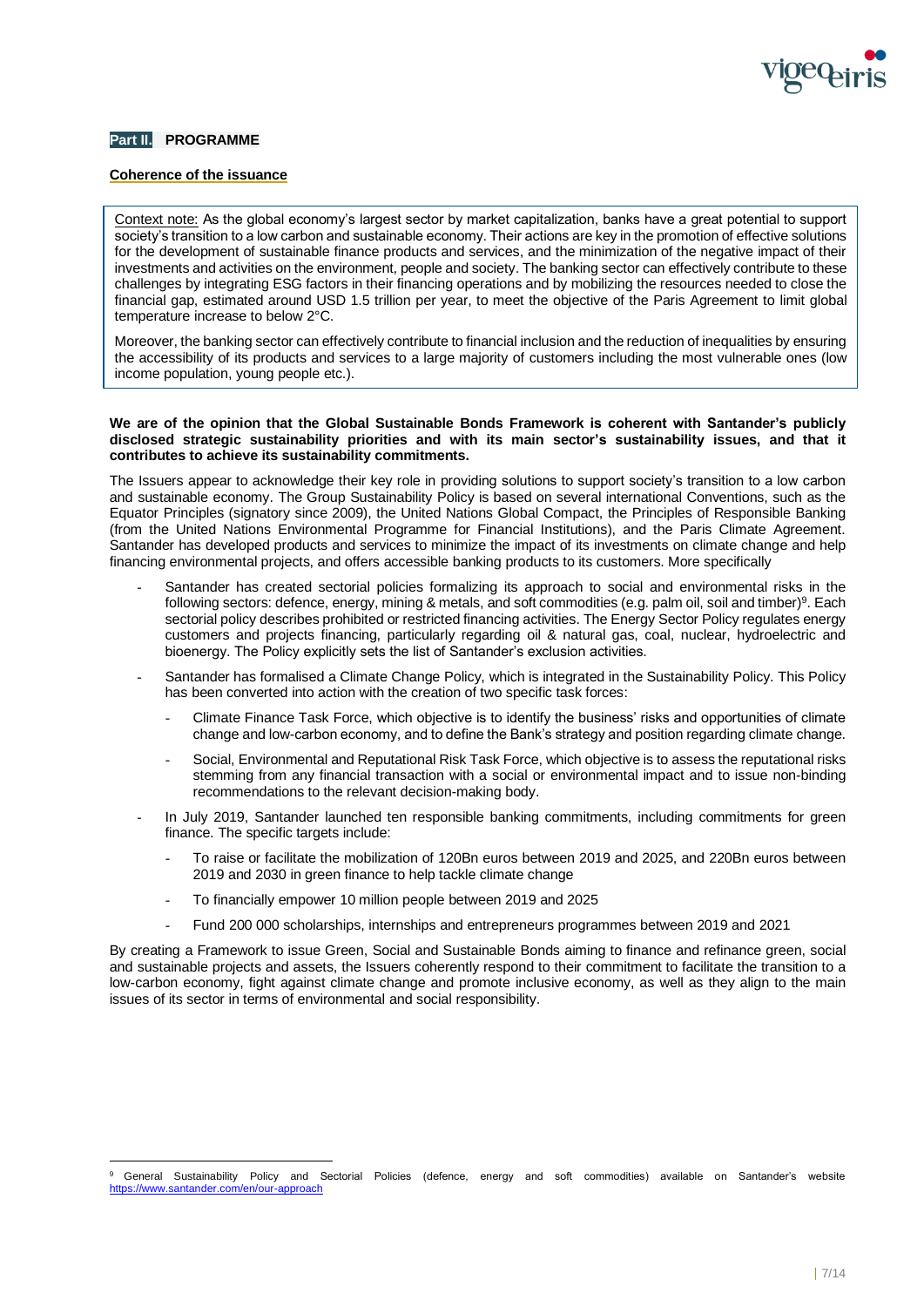

#### **Use of proceeds**

**The net proceeds of the Bonds will exclusively finance or refinance, in full or in part, Eligible Projects and/or Assets falling under Green, Social and Sustainable categories ("Eligible Categories"). We consider that the Eligible Categories are partially defined in the Global Sustainable Bonds Framework. However, Santander has committed that its Eligible Categories will be clearly defined before each Issuance in specific Bonds Frameworks (or "Annex"). Santander commits to obtaining a dedicated Second Party Opinion for each of the new categories issued within its Global Sustainable Bonds Framework.**

The net proceeds will finance the following types of bonds:

- Green Bonds: loans aimed at addressing environmental challenges, including categories such as Energy efficiency; Renewable energy; Sustainable Water Management and Sustainable Waste Management.
- **Social Bonds**: loans aimed at addressing social challenges, including categories such as Healthcare, Education, SME financing and Affordable housing.
- **Sustainable Bonds instruments**: where the proceeds will be exclusively applied to finance or re-finance new or existing Green or Social projects.

Santander´s eligible assets are or will be located in countries where the Bank operates within Europe, the United States and Latin America.

**The environmental and social benefits of the Eligible Categories will also be defined, assessed and quantified by Santander before each issuance in specific Bonds Frameworks, and will be subject to an external verification. In the case of Social or Sustainable Bonds, Santander commits to define the target population of social projects before each issuance.**

**Santander commits that the refinancing share of the Eligible Projects/Assets will not exceed 50% of the funds during the term of the bonds that will be issued. Santander will provide further information before each issuance in the specific Bonds Frameworks. Santander commits to respect a common look-back period of maximum 3 calendar years (from the issuance)<sup>10</sup> for each Bond issued within its Global Sustainable Bonds Framework in line with market practices.**

**The Eligible Categories are likely to contribute to the United Nations Sustainable Development Goals ("SDGs"). These contributions will be assessed by Santander for each of the dedicated Bonds Frameworks included in Santander's Sustainable Bonds Framework.**

#### **Process for Projects/Assets evaluation and selection**

**The governance and the process for the Projects/Assets' evaluation and selection are formalized in the Global Sustainable Bonds Framework. We consider that the process is reasonably structured, transparent and relevant.** 

The process for the evaluation and selection of Eligible Projects/Assets is clearly defined and formalized in Santander's Global Sustainable Bonds Framework.

- The process for evaluation and selection of Eligible Projects/Assets is based on relevant internal and external expertise with well-defined roles and responsibilities:
	- Santander has established a Sustainable Bond Steering Group ("Steering Group"), integrated by senior directors and managers from the Financial Management (IR and Funding), Sustainability, Risk and Corporate and Investment Banking business units. The Steering Group is responsible for the review and validation of the Eligible Projects/Assets, for assuring their compliance with the Global Sustainable Bonds and Green Bonds Frameworks, validating the annual reporting and related documents, reviewing the appropriate external independent auditors' report and monitoring on-going evolution of the market practices.
	- Once a project is identified, based on internal guidelines and policies, business units perform relevant due diligences reports, credit applications, financial models, information memorandum and feasibility reports. The technical, legal, insurance, model audit and tax and market due diligences are carried out by external consultants. After approval from risk departments, the Steering Group will decide the green, social or sustainable nature of the project and its compliance with the Programme and the dedicated Bonds Frameworks and the project/asset will be included in Santander's portfolio.
	- Social, Environmental and Reputational Risk and task forces have been created in the main geographies where Santander operates. Their responsibility is to undergo environmental and social (E&S) analysis, to ensure the compliance of all Projects/Assets with the due diligence process, Equator Principles and Santander's sustainability policies.

<sup>10</sup>Santander considers for refinancing its existing loans of Eligible Assets on Santander's balance sheet at the date of issuance (loans signed from 1st January of the year "N-3" to 31st December of year "N-1", for any Green Bond issued in the year of issuance (N) )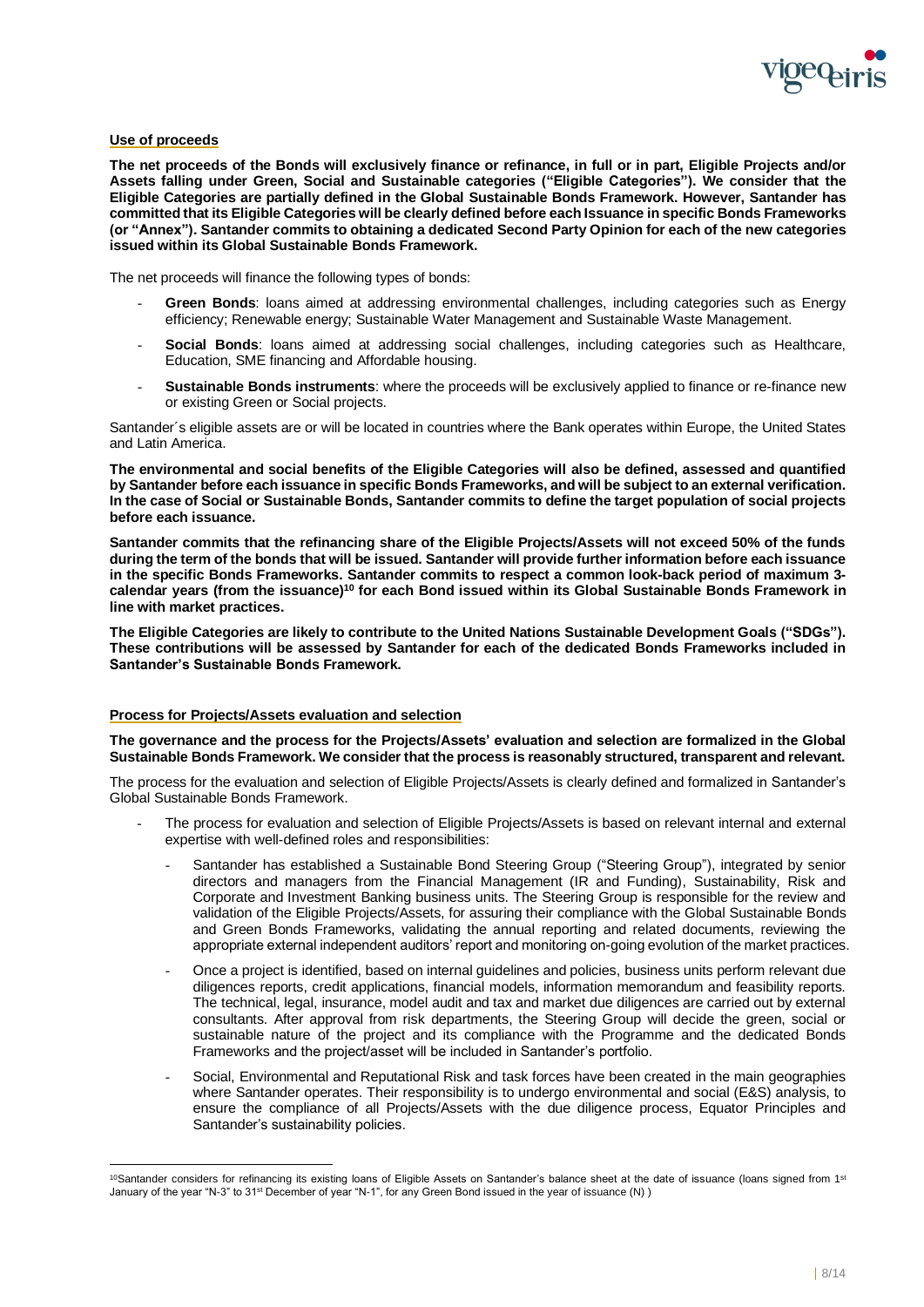

- The traceability and verification of the selection and evaluation of Eligible Projects and/or Assets is ensured throughout the process:
	- The Steering Group will meet twice per year, to verify if all Eligible Projects/Assets continue to comply with the eligibility criteria. Minutes of each meeting will be created to ensure decision traceability. In case an asset fails to comply with the specific Bonds Framework or with the Global Sustainable Bonds Framework, the Steering Group will be responsible for replacing it for an alternative Eligible Project/Asset.
	- An independent third party will verify the compliance with the selection process and criteria.

# **The process is based on explicit and relevant eligibility (selection and exclusion) criteria, although the exclusion criteria are partially defined.**

- The eligibility requirements are based on the Eligible Categories' definitions specified in the Framework, which will be further specified in each dedicated Bonds Framework.
- Eligible Projects/Assets must comply with Santander's General Sustainability Policies, the Equator Principles and the UN Global Compact.
- Eligible Projects/Assets are only located in countries where the Bank operates within Europe, the United States and Latin America.
- Santander' Sustainable Bond Steering Group may exclude any Eligible Project/Asset involved in social and/or environmental controversies, which can include topics such as corruption allegations or violations of environmental and social requirements within projects. An area of improvement is to further define what would qualify as a social and environmental controversy in the Global Sustainable Bonds Framework.

#### **The process for the identification and management of environmental and social risks associated at Framework level is considered to be good. Santander will include additional selection criteria and due diligence processes depending on the nature and typology of the new project categories and sub-categories under the Framework, and these will be assessed before each issuance.**

- Santander has formalized due diligence processes, structured in a three lines of defence model, to assess and control the environmental and social (E&S) risks associated with the Eligible Assets categories:
	- Compliance with the Equator Principles (EP) is the guiding standard of the E&S analysis and embedded in Santander's credit transaction process.
	- Santander has a multidisciplinary working group, in charge of the issues related to E&S criteria integration into credit transaction processes, monitoring of Equator Principles implementation and fostering and monitoring of the working groups and international initiatives in which the Bank is involved or adhered to.
	- A preliminary EP generic questionnaire is completed by the Project Finance business units to establish the project's E&S risks and present it to the risk units. Assets classified as being of the greatest risk (categories A and B) are required to fill out sector-specific questionnaires, and E&S due diligence is performed by independent external advisors (except for projects in high-income OECD countries).
	- For some operations, Santander reports that action and E&S impact mitigation plans are demanded and the monitoring and compliance during the construction of the financed projects is reinforced.
- Santander will include new projects selection criteria and due diligence process depending on the nature and typology of the new project categories and sub-categories, which will be defined under specific Bonds Frameworks.

An area of improvement includes to involve external experts in the process for EP classification of all assets, including those categorized as low risk (C).

# **Management of proceeds**

# **The rules for the management of proceeds are clearly defined and will be verified. We consider that they would enable a documented and overall transparent allocation process.**

The allocation and tracking processes are clearly defined:

The net proceeds of the Bonds will be credited to the Bank's treasury account, and incorporated into its liquidity pool, in accordance with Santander's normal liquidity management policy. Santander reports that it will ensure that an amount of funding equivalent to that raised through the Bonds will be used to fund outstanding qualifying projects.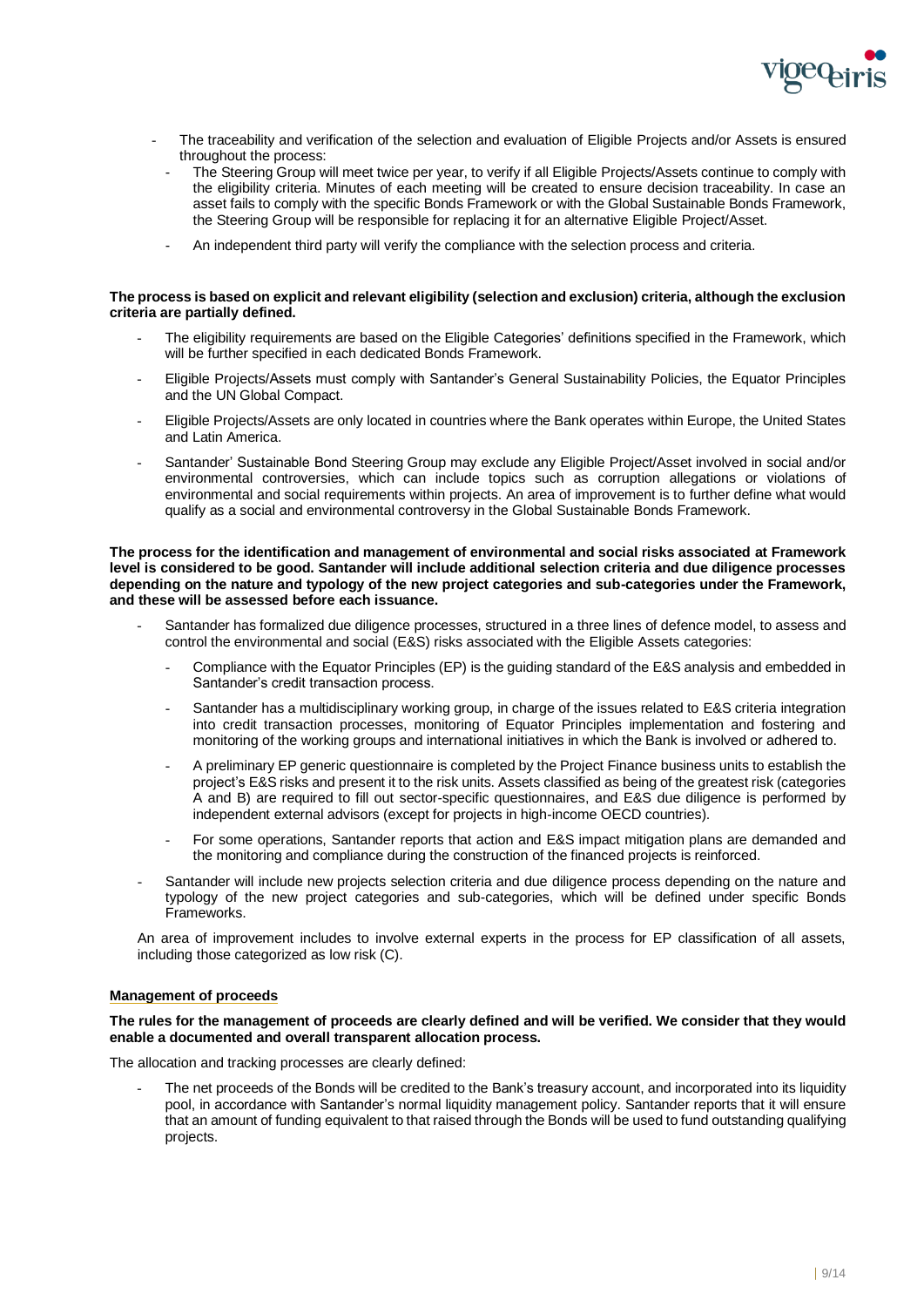

- Santander has committed to allocate all the proceeds to Eligible Assets at settlement or, within 36 months thereof<sup>11</sup>.
- Unallocated proceeds will be kept in the Bank's liquidity reserve, composed of cash and Spanish Government securities, securitizations and covered bonds, and will not be invested in loans to clients who participate in activities explicitly excluded from the Bank's regular lending policies. An area of improvement is committing that the temporary placements and instruments for unallocated proceeds do not finance GHG intensive activities, controversial activities, or activities facing material ESG issues.
- In case of divestment, if an asset fails to ensure continued compliance with the eligibility criteria, or if early repayment of a loan occurs, Santander has committed to replace the Project/Asset with another one respecting the eligibility criteria within 12 months in line with good market practices. The traceability and verification are ensured throughout the process:
- The allocation of funds to Eligible Projects/Assets will be appropriately tracked by the Sustainable Bond Steering Group twice a year, using a relevant internal system. The Sustainable Bond Steering Group will ensure that a portfolio of Eligible Assets is equivalent to the Bonds' outstanding amounts is maintained at all times.
- An ad hoc report regarding eventual changes in the Bonds will be made available to investors and there will be an external verification of compliance with this Global Sustainable Bonds Framework.
- In addition, an independent third party will verify the tracking and allocation of funds from the Bonds proceeds once a year until full allocation. Moreover, depending on the level of changes within the management of proceeds, Santander commits to conducting a yearly evaluation by an independent second party opinion provider.

# **Monitoring & Reporting**

**The reporting process and commitments appear to be good regarding the funds allocation and limited regarding environmental and social benefits. However, Santander commits to define and report on dedicated indicators for each Category (earmarked by each bond), as well as to obtain an external assessment.**

The process for monitoring, data collection, consolidation and reporting is defined in the Framework and internal documentation. Santander is committed to provide further information on this process in specific Bonds Frameworks, when pertinent.

The process is structured and based on relevant internal expertise and involves relevant departments of Santander:

- Relevant employees across Santander's Project Finance business units will be responsible for collecting and transmitting environmental and social information to the Sustainable Bond Steering Group, who will be responsible for monitoring the Eligible Projects/Assets.
- Santander's Funding business unit will track and report on proceeds disbursements to the Sustainable Bond Steering Group, until all net proceeds are allocated.
- The Sustainable Bond Steering Group will consolidate all the data and transfer it to the Sustainability business unit, who will be responsible for creating the Sustainable Bonds' impact reporting, which will be included in the annual corporate Sustainability Report.

Santander commits to annually and transparently report on the Bonds through the Sustainability Report ("Report"), until maturity date and later in the case of any material change. The reporting will be at Category Level earmarked to each Bond. The Report will be publicly available in Santander's Website<sup>12</sup>.

Allocation of proceeds: the selected reporting indicators are relevant

|                          | Allocation indicators (common to all Bonds)                                                                       |
|--------------------------|-------------------------------------------------------------------------------------------------------------------|
|                          | - List of assets (Green, Social, Sustainable).                                                                    |
| $\overline{\phantom{a}}$ | Main characteristics of Eligible Projects/Assets (location, operational<br>status, outstanding exposure)          |
| $\overline{\phantom{a}}$ | Amount of proceeds allocated to each Eligible project/Assets (earmarked<br>to each bond).<br>Unallocated proceeds |

Share of re-financing vs. new financing

<sup>&</sup>lt;sup>11</sup> Santander considers for look forward period its loans of Eligible Assets portfolio signed between 1<sup>st</sup> January of year "N"(year of issuance) until 31<sup>st</sup> December of year "N+2"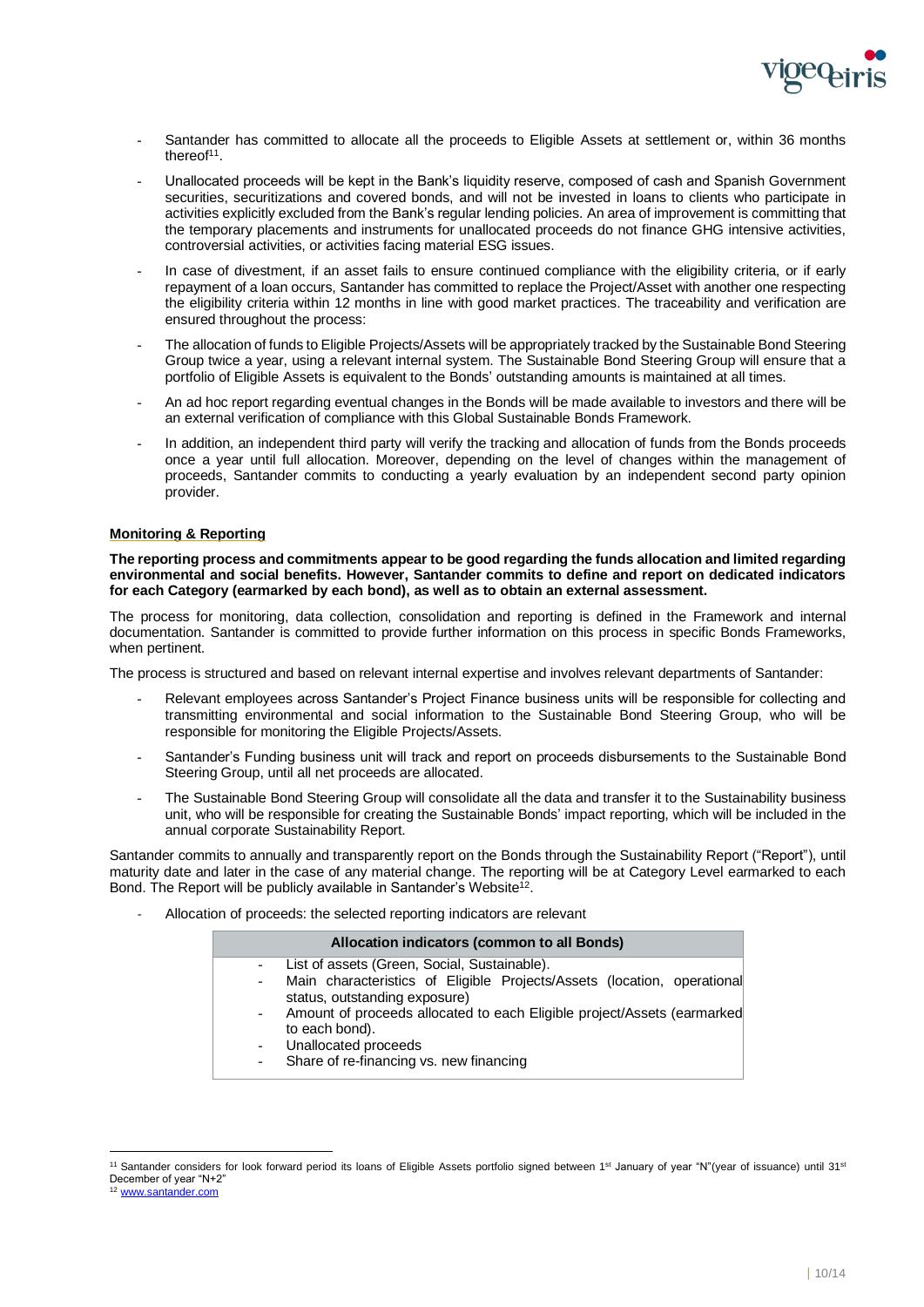

- Santander is committed to report information on the environmental and social benefits (outputs and impacts) of the Eligible categories and sub-categories, to be defined in the specific Bonds Frameworks, which will be subject to an external review and to separate Second Party Opinions. Santander has committed to report on the environmental and social benefits for each of the Bonds issuances.

Key methodologies and assumptions used to calculate the environmental and social benefits (outputs and impacts) will be based on international standards, and disclosed by Santander in its annual Sustainable Bonds' reports.

The financial, environmental and social data included in the Reports will be annually verified by an external auditor.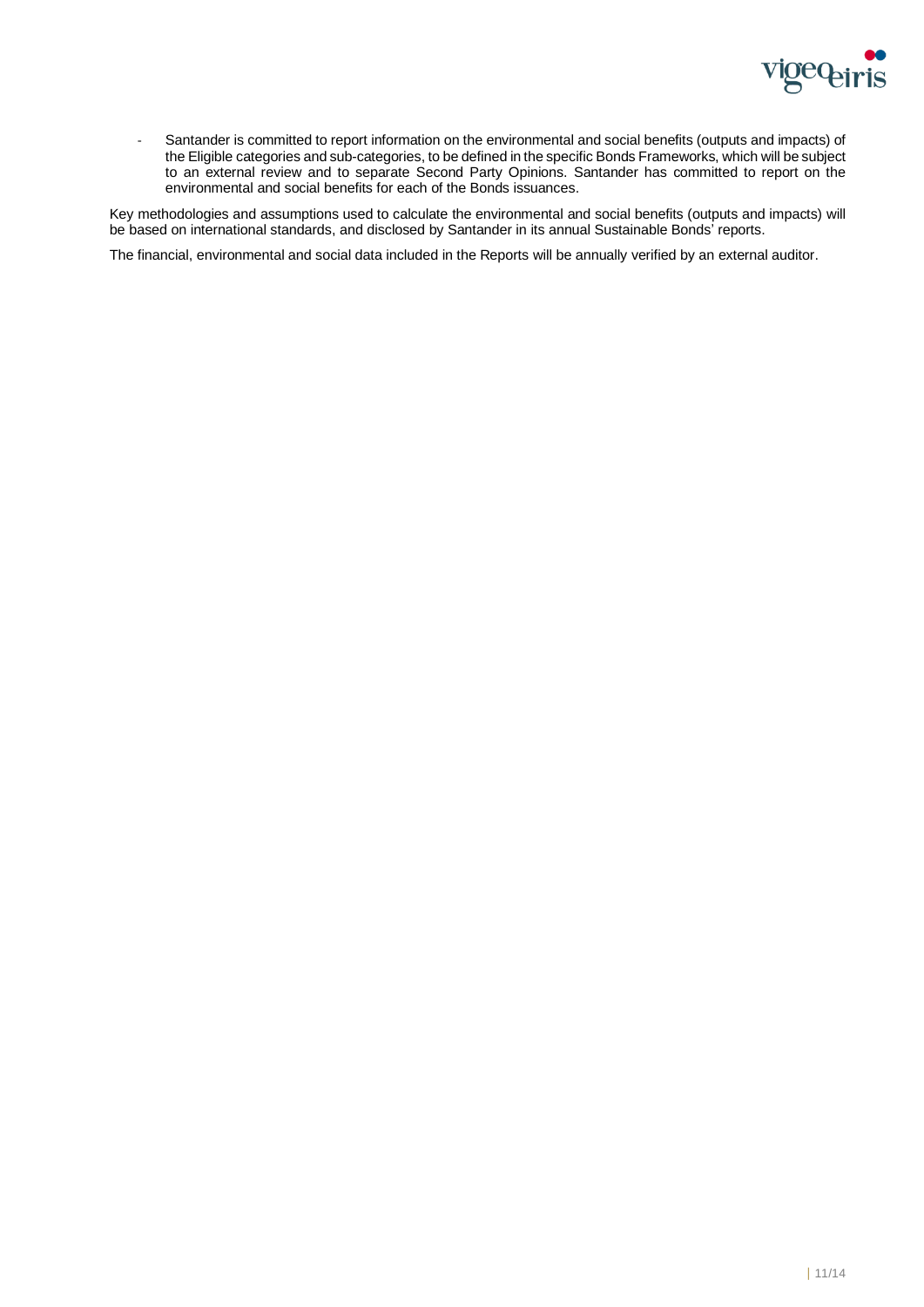

# **METHODOLOGY**

In Vigeo Eiris' view, Environmental, Social and Governance (ESG) factors are intertwined and complementary. As such they cannot be separated in the assessment of ESG management in any organization, activity or transaction. In this sense, Vigeo Eiris writes an opinion on the Issuer's Corporate Social Responsibility as an organization, and on the process and commitments applying to the intended issuance.

Vigeo Eiris' methodology for the definition and assessment of the corporation's ESG performance is based on criteria aligned with public international standards, in compliance with the ISO 26000 guidelines, and is organized in 6 domains: Environment, Human Resources, Human Rights, Community Involvement, Business Behaviour and Corporate Governance. Our evaluation framework of the material ESG issues have been adapted, based on the specificities of the Issuers' business activity.

Our research and rating procedures are subject to internal quality control at three levels (analysts, heads of cluster sectors, and internal review by the audit department for second party opinions) complemented by a final review and validation by the Director of Methods. Our SPO are also subject to internal quality control at three levels (consultants in charge of the mission, Production Manager, and final review and validation by the Director of Sustainable Finance and/or the Director of Methods. A right of complaint and recourse is guaranteed to all companies under our review, following three levels: first, the team in contact with the company, then the Director of Methods, and finally Vigeo Eiris' Scientific Council.

All employees are signatories of Vigeo Eiris' Code of Conduct, and all consultants have also signed its add-on covering financial rules of confidentiality.

# **Part I. ISSUER**

*NB: The Issuer performance, i.e., commitments, processes, results of the Issuer, related to ESG issues have been assessed through a complete process of rating and benchmark developed by Vigeo Eiris Rating.* 

#### Level of the Issuer's ESG performance

Santander's ESG performance has been assessed by Vigeo Eiris on the basis of its:

- Leadership: relevance of the commitments (content, visibility and ownership).
- Implementation: coherence of the implementation (process, means, control/reporting).
- Results: indicators, stakeholders' feedbacks and controversies.
- ▪Scale for assessment of ESG performance: Advanced, Good, Limited, Weak.

#### Stakeholders-related ESG controversies

A controversy is an information, a flow of information, or a contradictory opinion that is public, documented and traceable, allegation against an Issuer on corporate responsibility issues. Such allegations can relate to tangible facts, be an interpretation of these facts, or constitute an allegation based on unproven facts.

Vigeo Eiris reviewed information provided by the Issuer, press content providers and stakeholders (partnership with Factiva Dow Jones: access to the content of 28,500 publications worldwide from reference financial newspapers to sector-focused magazines, local publications or Non-Government Organizations). Information gathered from these sources is considered as long as it is public, documented and traceable.

Vigeo Eiris provides an opinion on companies' controversies risks mitigation based on the analysis of 3 factors:

- Frequency: reflects for each ESG challenge the number of controversies faced. At corporate level, this factor reflects on the overall number of controversies faced and scope of ESG issues impacted (scale: Isolated, Occasional, Frequent, Persistent).
- Severity: the more a controversy will relate to stakeholders' fundamental interests, will prove actual corporate responsibility in its occurrence, and will have adverse impacts for stakeholders and the company, the highest its severity. Severity assigned at corporate level will reflect the highest severity of all cases faced by the company (scale: Minor, Significant, High, Critical).
- Responsiveness: ability demonstrated by an Issuer to dialogue with its stakeholders in a risk management perspective and based on explanatory, preventative, remediating or corrective measures. At corporate level, this factor will reflect the overall responsiveness of the company for all cases faced (scale: Proactive, Remediate, Reactive, Non- Communicative).

The impact of a controversy on a company's reputation reduces with time, depending on the severity of the event and the company's responsiveness to this event. Conventionally, Vigeo Eiris' controversy database covers any controversy with Minor or Significant severity during 24 months after the last event registered and during 48 months for High and Critical controversies.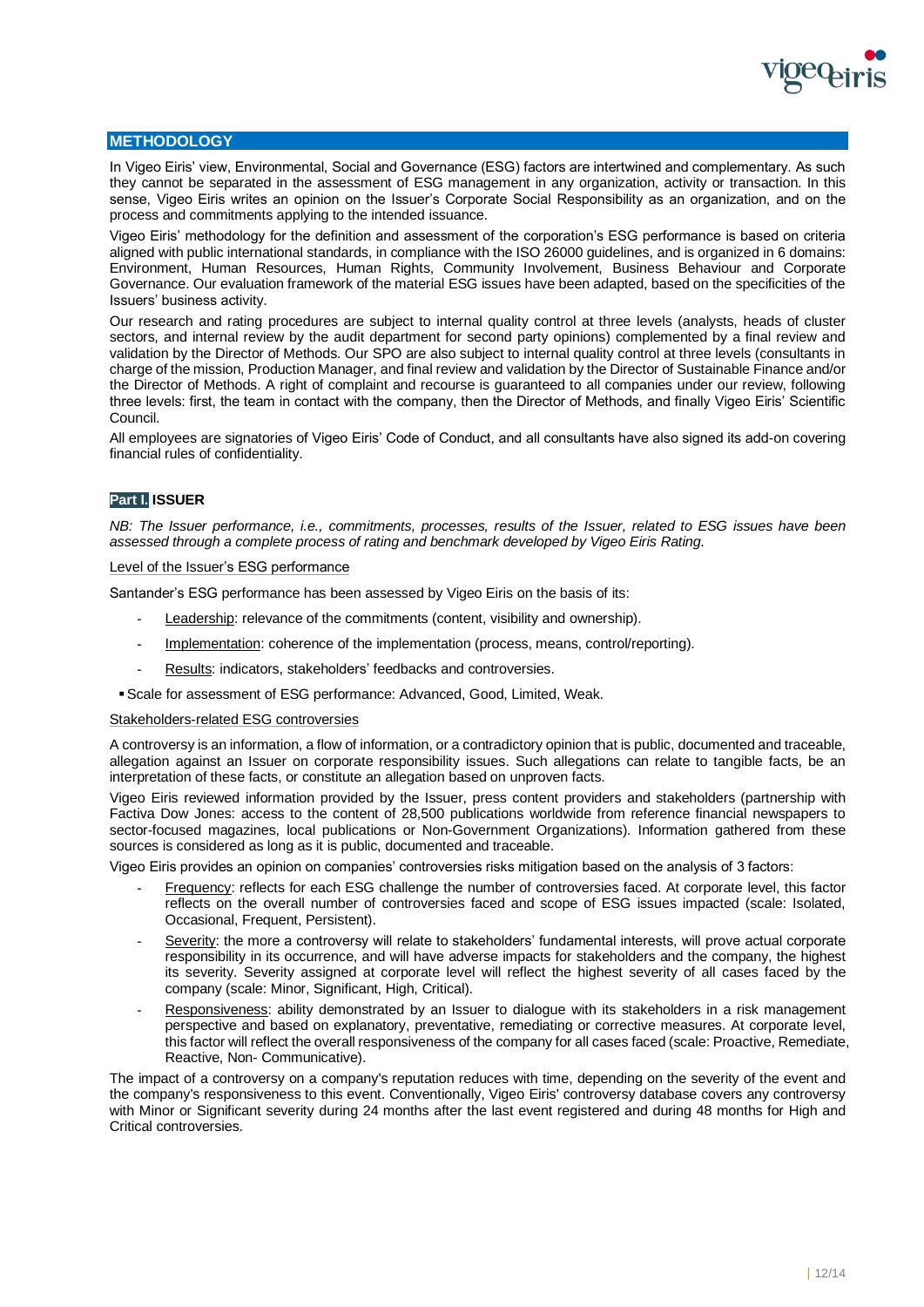

#### Involvement in controversial activities

17 controversial activities have been analysed following 30 parameters to verify if the company is involved in any of them. The company's level of involvement (Major, Minor, No) in a controversial activity is based on:

- An estimation of the revenues derived from controversial products or services.
- The specific nature of the controversial products or services provided by the company.

# **Part II. PROGRAMME**

*The Framework has been evaluated by Vigeo Eiris according to the GBP & SBP 2018 and on our methodology based on international standards and sector guidelines applying in terms of ESG management and assessment.*

# Use of proceeds

The definition of the Eligible Projects and of their sustainable objectives and benefits are a core element of Green/Social/Sustainable Bonds or Loans standards. Vigeo Eiris evaluates the definition of the Eligible Categories, as well as the definition and the relevance of the aimed sustainability objectives. We evaluate the definition of the expected benefits in terms of assessment and quantification. In addition, we evaluate the potential contribution of Eligible Projects to the United Nations Sustainable Development Goals' targets

#### Process for Projects/Assets evaluation and selection

The evaluation and selection process has been assessed by Vigeo Eiris on its transparency, governance and relevance. The eligibility criteria have been assessed on their explicitness and relevance vs. the intended objectives of the Eligible Projects. The identification and management of the ESG risks associated with the Eligible Projects are analysed based Vigeo Eiris' ESG assessment methodology, international standards and sector guidelines applying in terms of ESG management and assessment.

#### Management of proceeds

The rules for the management of proceeds and the allocation process have been evaluated by Vigeo Eiris regarding their transparency, coherence and efficiency.

# **Reporting**

Monitoring process and commitments, reporting commitments, reporting indicators and methodologies are defined by the Issuer to enable transparent reporting on the proceeds allocation and tracking, on the sustainable benefits (output and impact indicators) and on the responsible management of the Eligible Projects financed. Vigeo Eiris has evaluated the reporting based on its transparency and relevance.

|  | <b>VIGEO EIRIS' ASSESSMENT SCALES</b> |  |
|--|---------------------------------------|--|
|  |                                       |  |

| Performance evaluation |                                                                                                                                                                                                                                           |  | Level of assurance |                      |
|------------------------|-------------------------------------------------------------------------------------------------------------------------------------------------------------------------------------------------------------------------------------------|--|--------------------|----------------------|
| Advanced               | Advanced commitment; strong evidence of<br>command over the issues dedicated to achieving<br>the objective of social responsibility. Reasonable<br>level of risk management and using innovative<br>methods to anticipate emerging risks. |  | Reasonable         | Abl<br>pres<br>eva   |
| Good                   | Convincing commitment; significant<br>and<br>consistent evidence of command over the issues.<br>Reasonable level of risk management.                                                                                                      |  | Moderate           | Cor<br>pres<br>eva   |
| Limited                | Commitment to the objective of<br>social<br>responsibility has been initiated or partially<br>achieved; fragmentary evidence of command over<br>the issues. Limited to weak level of risk<br>management.                                  |  | Weak               | Lac<br>with<br>of th |
| Weak                   | Commitment to social responsibility is non-<br>tangible; no evidence of command over the<br>issues. Level of insurance of risk management is<br>weak to very weak.                                                                        |  |                    |                      |

| Level of assurance |                                                                                                                            |  |
|--------------------|----------------------------------------------------------------------------------------------------------------------------|--|
| Reasonable         | Able to convincingly conform to the<br>prescribed principles and objectives of the<br>evaluation framework                 |  |
| Moderate           | Compatibility or partial convergence with the<br>prescribed principles and objectives of the<br>evaluation framework       |  |
| Weak               | Lack or unawareness of, or incompatibility<br>with the prescribed principles and objectives<br>of the evaluation framework |  |